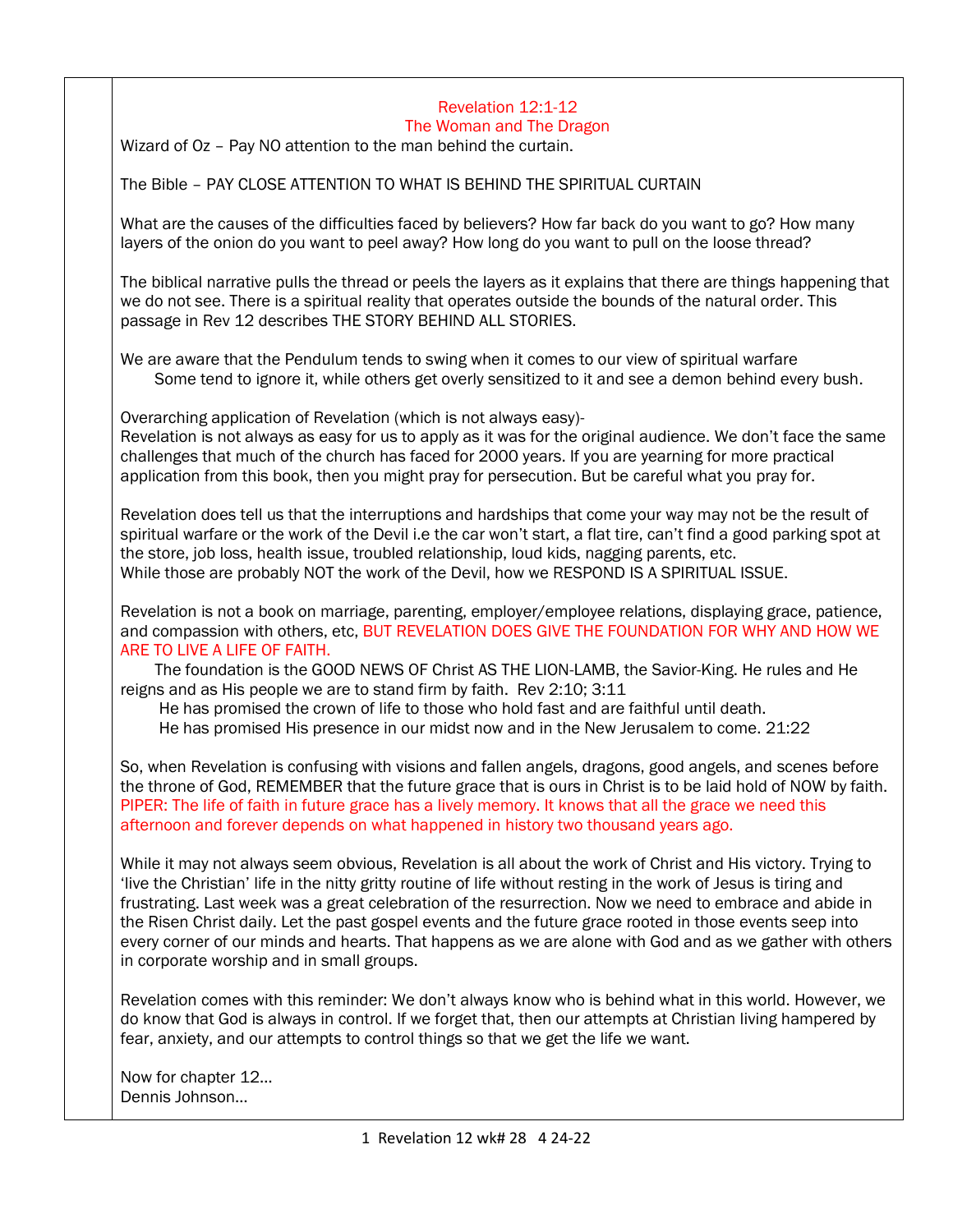| We've reached the heart of the book of Revelation. This is not simply the midpoint of the book. It's the<br>vision sequence that goes deepest, to the core of the conflicts and chaos that bring misery, mourning,<br>violence, disease, pain, sorrow, and death into this sin-cursed world. Behind all this world's woes<br>throughout human history is the power struggle between God the Creator and Satan the usurper, the God<br>who is truth and Satan the liar, the God who gives life and Satan the murderer. The warfare wages so long<br>because God's purpose is to conquer Satan while rescuing Satan's willing captives through the offspring of<br>a woman who would arrive in the fullness of time to engage the ancient serpent in mortal combat. |
|-------------------------------------------------------------------------------------------------------------------------------------------------------------------------------------------------------------------------------------------------------------------------------------------------------------------------------------------------------------------------------------------------------------------------------------------------------------------------------------------------------------------------------------------------------------------------------------------------------------------------------------------------------------------------------------------------------------------------------------------------------------------|
| The Woman, Israel<br>1 A great sign appeared in heaven: a woman clothed with the sun, and the moon under her feet, and on<br>her head a crown of twelve stars; 2 and she was with child; and she *cried out, being in labor and in pain<br>to give birth. (Gen 37:9)<br>The Red Dragon, Satan                                                                                                                                                                                                                                                                                                                                                                                                                                                                     |
| 3 Then another sign appeared in heaven: and behold, a great red dragon having seven heads and ten<br>horns, and on his heads were seven diadems. 4 And his tail *swept away a third of the stars of heaven and<br>threw them to the earth. And the dragon stood before the woman who was about to give birth, so that when<br>she gave birth, he might devour her child.                                                                                                                                                                                                                                                                                                                                                                                          |
| The Male Child, Christ<br>5 And she gave birth to a son, a male child, who is to rule all the nations with a rod of iron (Ps 2:9; and her<br>child was caught up to God and to His throne (Acts 2:33; Rev 3:21). 6 Then the woman fled into the<br>wilderness where she *had a place prepared by God, so that there she would be nourished for one<br>thousand two hundred and sixty days (1,260).<br>The Angel, Michael                                                                                                                                                                                                                                                                                                                                          |
| 7 And there was war in heaven, Michael and his angels waging war with the dragon. The dragon and his<br>angels waged war, 8 and they were not strong enough, and there was no longer a place found for them in<br>heaven. 9 And the great dragon was thrown down, the serpent of old who is called the devil and Satan, who<br>deceives the whole world; he was thrown down to the earth, and his angels were thrown down with him.                                                                                                                                                                                                                                                                                                                               |
| 10 Then I heard a loud voice in heaven, saying,<br>"Now the salvation, and the power, and the kingdom of our God and the authority of His Christ have<br>come, for the accuser of our brethren has been thrown down, he who accuses them before our God,<br>day and night. 11 And they overcame him because of the blood of the Lamb and because of the<br>word of their testimony, and they did not love their life even when faced with death. 12 For this<br>reason, rejoice, O heavens and you who dwell in them. Woe to the earth and the sea, because the<br>devil has come down to you, having great wrath, knowing that he has only a short time."                                                                                                        |
| While the language is symbolic, John is describing something that did happen in the spiritual realm.<br>Baucham: Climax of Prophecy<br>p. 186 John's visions are not historical narrative but vehicles of the cosmic significance of the historical<br>events                                                                                                                                                                                                                                                                                                                                                                                                                                                                                                     |
| Chapter 12 amounts to another kind of parenthesis or interlude. In the chapter John explains the origin of<br>the persecution of the church and its tribulations in the world. Once again John pulls back to survey the<br>entire course of history and to explain it. We have already had intimations of this, but this is the first time<br>John lays out in a systematic way the struggle between the kingdom of God and the kingdom of the Evil<br>One.                                                                                                                                                                                                                                                                                                       |
| The persecution, the tribulation of the church is the manifestation in history of a spiritual battle that has<br>been underway from the beginning of the world. Satan has been defeated by Jesus Christ, but precisely<br>because he has been defeated, he rages against the saints. John expects that by laying bare the real cause<br>of the church's persecution and tribulation, the followers of Christ will be nerved to withstand their<br>tribulations and remain faithful through them. (Dr. Rayburn)                                                                                                                                                                                                                                                    |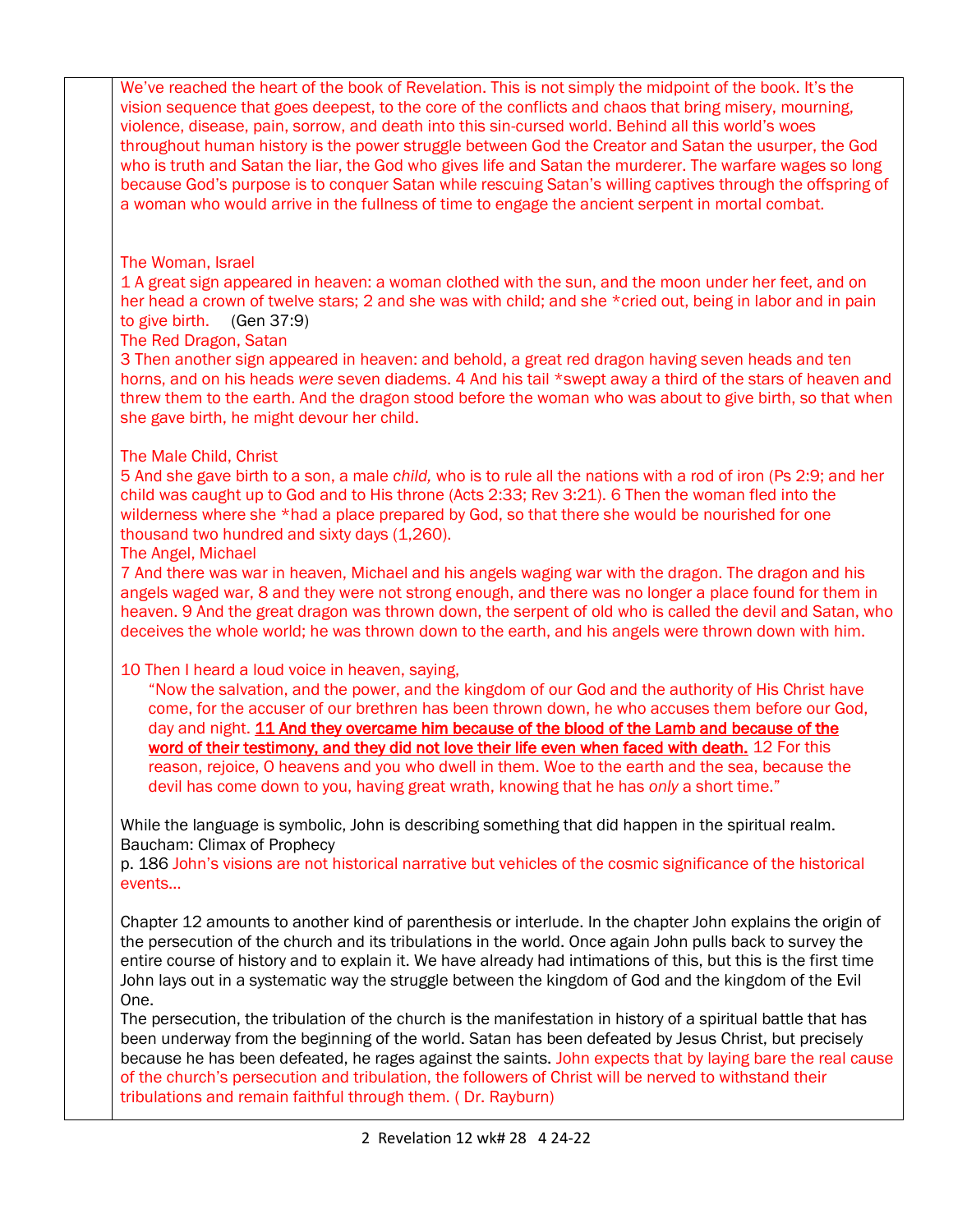Someone in this congregation shared with me this week: (paraphrase) *Knowing that the real spiritual battle has been waged and won in heaven gives me the strength and grace to persevere in the midst of the trials of this life.* 

THAT IS THE KEY TAKEAWAY FROM Revelation.

v. 1-2 The Woman – Catholic/Protestant debate i.e. Mary or the people of God (Israel-Church). To be consistent with the rest of the chapter (v. 17), the best option seems to be that the woman represents the people of God. Every commentator I read sees the echoes of Gen 37 and the vision of Joseph where he sees the sun, moon, and stars bowing down to him. Those symbolized the family and descendants of Jacob / Israel. She appears as a 'sign' in Heaven. Signs point to something; in this case, the people of God.

This passage takes us back to Gen 3 and the enmity between the snake (Satan) and the seed of the woman. The mortal combat began in the Garden and it predicts that the seed of the woman would crush the head of the snake. When sin entered through the disobedience of the first couple, they left the Garden with a promise of a savior to come. The people of God became the mother waiting for the seed that would come from Israel. THE SEED = Christ. The Bible isn't about Adam, Eve, Moses, Abraham, Ruth, Samson, David, Isaiah, Joseph, or Mary. Those are smaller stories that lead to the ultimate story of Jesus – the Seed and the Serpent.

We are used to observing the seen realm with certain narratives, and we try to organize all of reality around that narrative. Quite often this means that narratives become politicized because in a world where people are big and God is seen as small, it all becomes political. Or we create our own individual narrative, and everything becomes sucked into and organized around our narrative. We put ourselves or our agenda in the center and we quickly lose perspective on life. These smaller stories may be important, but they can't bear the weight of being THE ORGANIZING STORY FOR ALL OF REALITY. Revelation 12 gives us the underlying ultimate story – Jesus vs the Dragon. The story is played out in warfare against the people of God in Ephesus, Sardis, Pergamum, etc as well as NYC, Paris, Beijing, and Lafayette. Only this cosmic story gets us to the bottom line of the ultimate reality.

When the gospel writers want to talk about marriage, family, suffering, morality, generosity, reconciliation, forgiveness, etc they don't headline those topics. They headline the ultimate reality- the gospel. They come to each of those issues from a gospel perspective. And they do so because Jesus IS KING. That is the ongoing headline of Revelation. Jesus is king so stand firm in the faith as you live out these other areas.

## V 3-4 reflect what is said in v.9 about the dragon being Satan.

While the symbols used for the dragon represent power, he is not ALL powerful. He is dangerous and we are to be on guard, but as Revelation depicts, he is limited and will be bound.

v. 5 The child is born and is protected. The life of Christ is telescoped – born and then taken up. The cross may have looked like a defeat, but he defeated sin and death and all things have been put under His feet.

v. 6 The church is beset by tribulation for 1260 days, i.e. 3 ½ years- a symbolic numerical number used in Daniel 7,9,12 to represent a limited amount of time in which evil is permitted to exercise great influence. Used elsewhere in Revelation would seem to cover the entire period of what we call the "church age" – between the Ascension of Christ and his return.

While at times it may not seem like the church is protected, she is. God continues to give His grace and the means of grace to His people. Psalm 103 reminds us "forget none of His benefits." Eph 1 tells us that we have been blessed with every spiritual blessing in the heavenly places.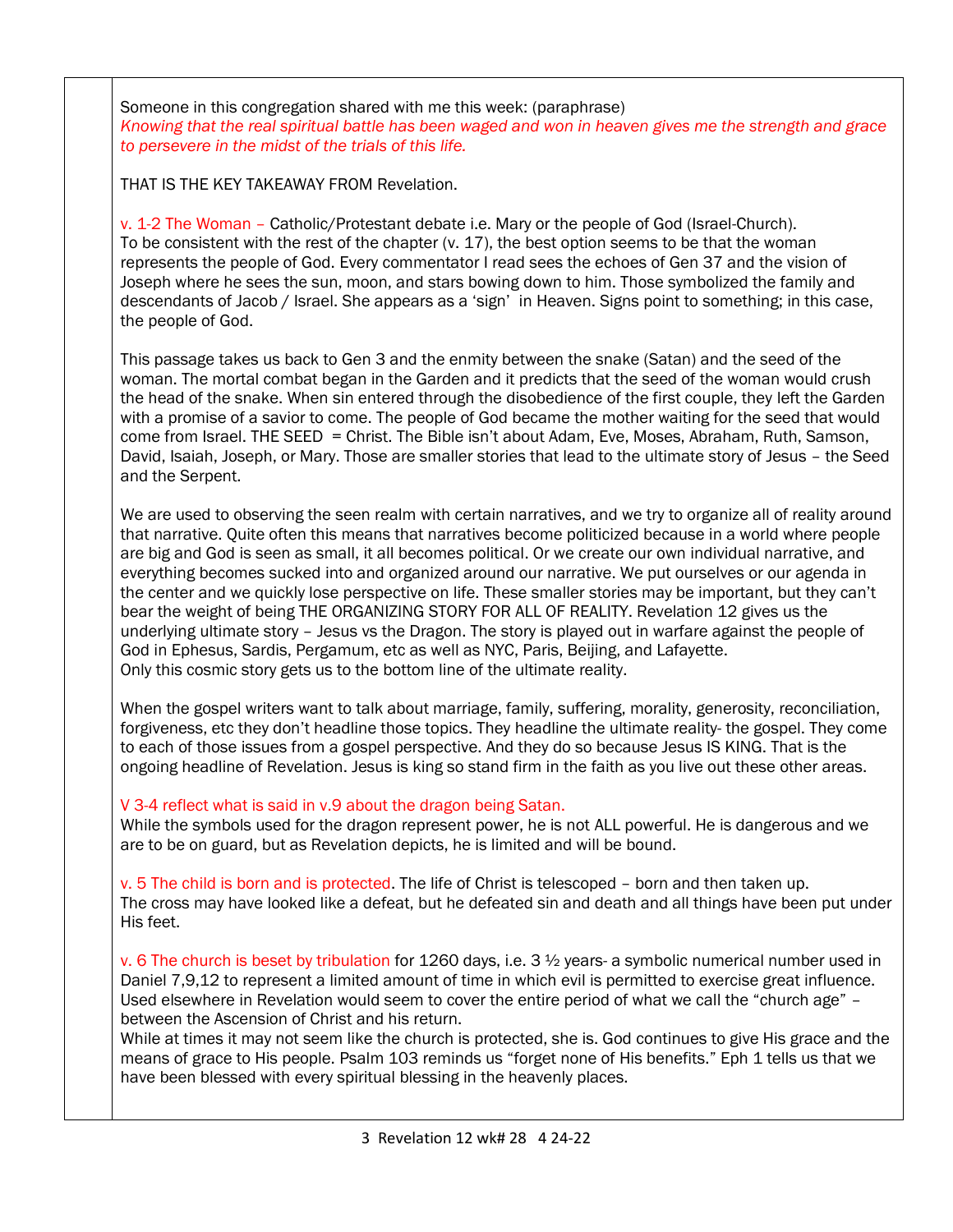Those are blessings secured for us by Christ through His victory. We are headed toward the new heaven and new earth.

V. 7 Some of this serpent imagery filters into the broader culture: EX: the PBS series "I Claudius" opens with a serpent slithering across the floor.

This warfare between Michael and the dragon is a spiritual counterpart to what is happening on earth during the events of v. 1-6. This is apocalyptic language used to describe the victory of Christ and His kingdom over the Devil's kingdom. The victory of the kingdom of God was won through the life, cross, and resurrection of Christ and then in the faithful life of his saints – v. 11 – The blood of the Lamb is the basis for Christ's great victory.

V. 10 The accuser of the brethren describes a key function of Satan. He is a liar and is under wrath so he wants to bring down as many with him as he can. In making accusations he shows that he understands God's holiness, but he doesn't understand the Good News promise of the gospel – There is no condemnation for those in Christ.

Satan hates God and loves to accuse God's people. He thinks it makes God look bad. EX: as a parent we hate it when our kids make us look bad, or vice versa.

Satan doesn't understand that in Christ, all the bad we've done has been forgiven. Satan's accusations fall on deaf ears. EX: Jesus says, "Talk to the hand, cause I'm not listening" and the hand bears the nail scarred wound from the cross.

The Devil has been stripped of his power to accuse you, so you are also stripped of your power to accuse yourself. Some of you need to stop playing the role of prosecutor in your own heart. We all probably need to stop playing prosecutor over others – in person or online.

Because of the work of Christ, no accusation from Satan will stand but he will continue to try. That's his jam; it's all he's got. He's miserable and wants others to be as well. How do we combat his accusations?

 Ex: to paraphrase Martin Luther – when the Devil makes his accusations just say, "thank you Devil for pointing out my sin because it reminds me that I have a great savior." We have a real savior for real sin. Our sin doesn't define us; Jesus does.

## APPLICATION:

Are there areas where you have let down your guard or you are giving the Devil an opening? Eph 4:27 speaks of anger that is not dealt with is giving the devil an opportunity.

 Is there anger being harbored in your heart toward a spouse, friend, child, parent, teacher, colleague, employee/ er, coach, teammate, etc. IF SO, THE TABLE is a place to deal with it. God knows anyway so be honest with yourself and with Him.

Satan falls when believers stand firm, v. 11

V. 11 perhaps the KEY VERSE FOR US AS BELIEVERS –

.And they overcame him because of the blood of the Lamb and because of the word of their testimony, and they did not love their life even when faced with death.

We'll look at this again next week, but for now we prepare our hearts for communion by recognizing that we can overcome ONLY because Christ shed his blood for us. By doing so, He overcame death and sin.

COME TO THE TABLE